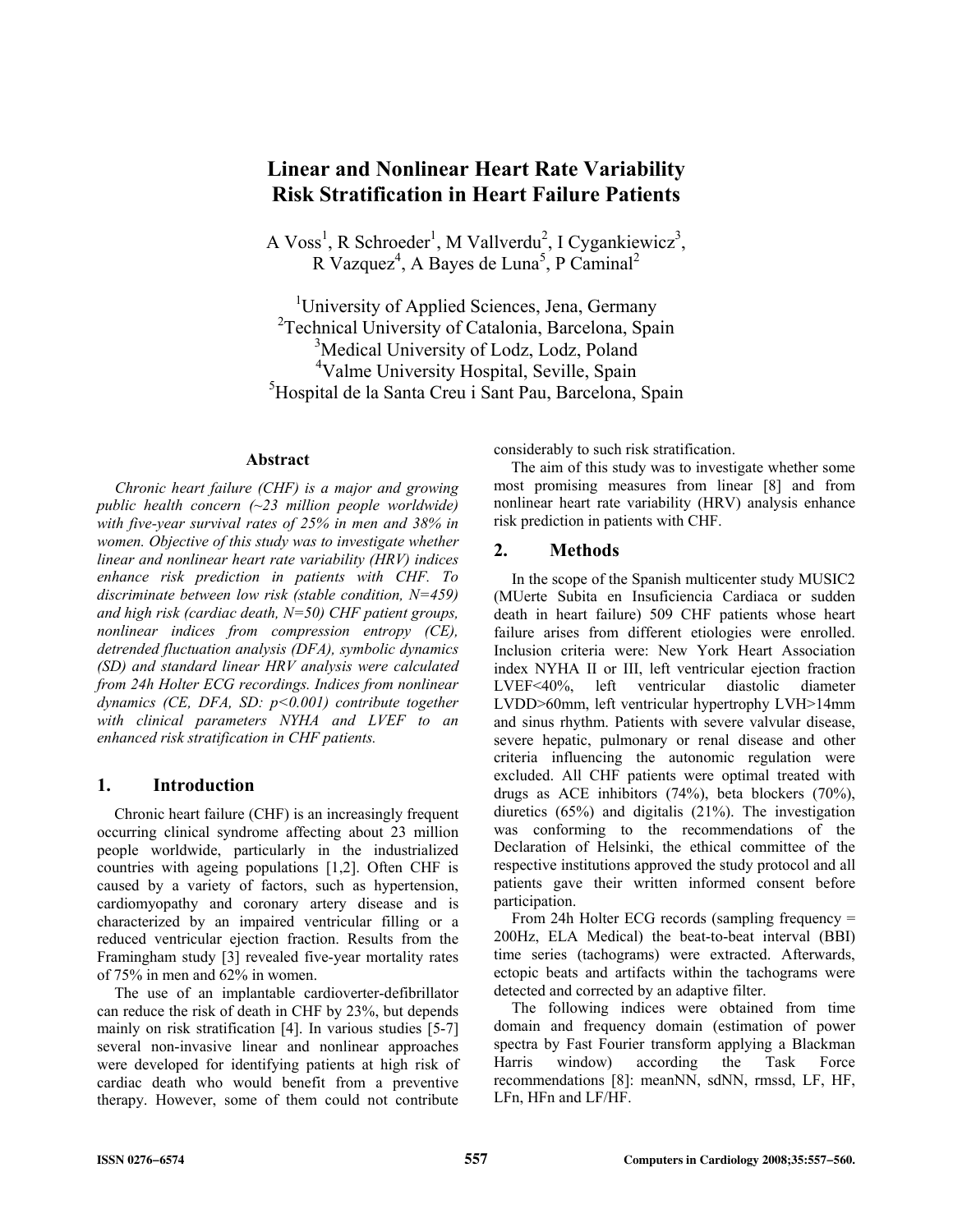Nonlinear dynamic behavior within BBI time series can be characterized by measures from nonlinear symbolic dynamics (SD). According to Voss et al. [9], BBI time series were transformed into time series consisting of either four or two different symbols. From these symbol strings time series of words consisting of 3 or 6 successive symbols were estimated and from these word sequences different single word type probabilities (pW000-pW333, plvar5) were calculated.

In a further SD approach [10] a sliding window w consisting of five BBIs is shifted (here  $\tau=1$ ) over the whole BBI time series (equation 1). Within every window k (L - number of total shifts), the number of consecutive BBI differences that are decreased in comparison to the a-scaled (in this study a=1) standard deviation sd(k) of the current window is determined and coded as symbol  $S_k$  resulting in a symbol string with a range of five possible symbols  $\{0,1,2,3,4\}$ . Amongst others, the measure tau1\_p001 was obtained by counting the number of symbol types which exceed a probability of occurrence of 1%.

$$
S_k = \sum_{i=1}^{4} \begin{cases} 0: |BBI_i^k - BBI_{i+1}^k| \ge a * sd(k) \\ 1: |BBI_i^k - BBI_{i+1}^k| < a * sd(k) \end{cases} with k = 1:L
$$
 (1)

Detrended fluctuation analysis (DFA) [11] was applied to quantify the absence or presence of fractal correlation properties in the non-stationary BBI time series. The DFA calculation was performed as described in [12]. In this study, two DFA indices were calculated: a short-term scaling exponent  $\alpha_1$  (box size n=4-16) and a long-term scaling exponent  $\alpha_2$  (n=16-64).

Finally, compression entropy (CE) of the BBI time series was estimated according to a modified LZ77 data compression algorithm that is described in detail in [13]. The CE approach allows a lossless data compression of the time series based on string matching applying a lookahead buffer of length b and sliding window of length w (in this study  $w=7$  and  $b=3$ ). The CE was estimated as ratio of compressed time series length and original time series length.

After a follow-up period of 24 month, CHF patients could be separated into an age and gender matched low risk (LR: stable condition, N=415,  $\sqrt{2}$ =317,  $\sqrt{2}$ =98) and high risk group (HR: cardiac death, N=50,  $\sqrt{2}$ =38,  $\sqrt{2}$ =12) (Table 1). Furthermore, a low risk  $(N=221, \, \text{m})=180$ ,  $\sqrt{2}$ =41) and a high risk (N=35,  $\sqrt{2}$ =30,  $\sqrt{2}$ =5) subgroup consisting of only ischemic CHF patients were considered.

Univariate statistical analyses (SPSS) based on Mann-Whitney U-test  $(p<0.05)$  and descriptive statistics (mean values, standard deviations) were determined for all estimated parameters. Multivariate analysis on the basis of step-wise discriminant function analysis with cross-

validation was applied on uncorrelated parameters (Pearson correlation coefficient). Three optimal parameter sets each consisting of 5 univariate significant parameters were determined: a clinical parameter set, a non-clinical parameter set and a mixed set (of both clinical and non-clinical indices).

# **3. Results**

Besides clinical indices, several non-clinical parameters, especially from nonlinear SD, DFA and CE, revealed significant ( $p<0.05$ ) differences between the LR and HR group of CHF patients (Table 1). As expected, the HR group was characterized by a significantly increased NYHA index  $(p<0.01)$  and decreased LVEF (p<0.05). The mean heart rate was slightly higher (lower meanNN,  $p<0.05$ ) within HR. From the frequency domain of standard HRV analysis, the normalized low frequency power (LFn) reflecting predominantly sympathetic modulation and LF/HF as index of sympathovagal balance were appreciably decreased in HR patients in comparison to LR patients ( $p<0.05$ ). The normalized high frequency component (HFn) as measure of vagal activity was significantly higher ( $p<0.05$ ) within the HR group. From SD, plvar5 quantifying the portion of low-variability within BBI time series was clearly increased  $(p<0.01)$  within HR. In contrast to the LR group, the index pW333 that classifies dynamic changes within a time series was slightly decreased  $(p<0.05)$ within the HR group. However, taul p001 as a further parameter of SD was considerably decreased within HR  $(p<0.01)$  compared to LR. The amount of short-term correlations represented by the short-term scaling exponent  $\alpha_1$  from DFA was significantly decreased (p<0.01) within the BBI time series of HR patients. Finally, CE was also clearly decreased in HR.

Similar results were obtained considering the discrimination of the ischemic CHF patient groups. With the exception of plvar5 (not significant) from SD, the same parameters could differentiate between LR and HR.

For risk stratification in differentiating the groups LR and HR the best clinical parameter set (Figure 1) includes the following indices: gender, age, LVEF, NYHA and LVDD. This parameter combination results (Table 2) to a sensitivity (SENS) of 44%, specificity (SPEC) of 80%, area under ROC curve (AUC) of 67%, positive predictive value (PPV) of 22% and a negative predictive value (NPV) of 92%. The optimal non-clinical parameter set (tau1 p001, plvar5,  $\alpha_1$ , CE, LFn) reached 50% SENS, 72% SPEC, 67% AUC, 50% PPV and 72% NPV. The mixed optimal parameter set consists of two clinical measures (NYHA, LVEF) and three non-clinical indices  $(\alpha_1, CE, p|var5)$  and leads to a SENS of 54%, SPEC of 77%, AUC of 72%, PPV of 54% and a NPV of 77%.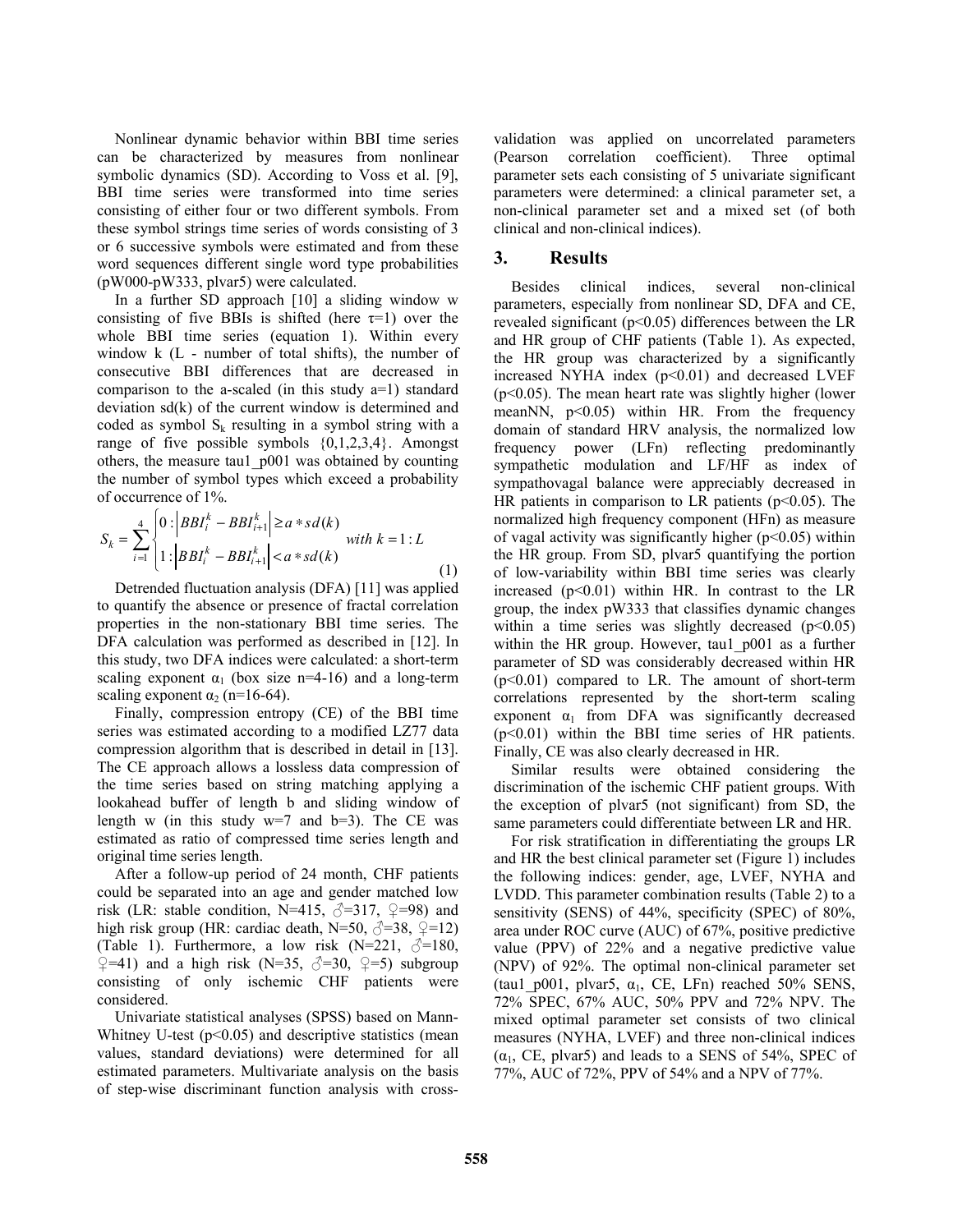Table 1. Univariate significances ( $p$ <0.05) for discrimination between low risk (LR) and high risk (HR) heart failure patients; mean value  $\pm$  standard deviation, significance: n.s. - not significant,  $*$  -  $p<0.05$ ,  $**$  p<0.01, applied analysis methods: a - clinical indices, b standard HRV indices according to Task Force, c, d, e – indices from symbolic dynamic, detrended fluctuation analysis and compression entropy.

|              | parameter                          | LR.               | <b>HR</b>         | P      |
|--------------|------------------------------------|-------------------|-------------------|--------|
| a            | gender $\lceil \sqrt[3]{2} \rceil$ | 317/98            | 38/12             | n.S.   |
|              | age [years]                        | $63.64 \pm 10.39$ | $65.24 \pm 12.50$ | n.s.   |
|              | $LVEF$ [%]                         | $37.71 \pm 14.44$ | $33.34 \pm 12.98$ | $\ast$ |
|              | <b>NYHA</b>                        | $2.16 \pm 0.37$   | $2.40 \pm 0.50$   | $**$   |
|              | $LVDD$ [ $mm$ ]                    | $60.92 \pm 10.17$ | $62.18 \pm 10.65$ | n.s.   |
| h            | $meanNN$ [ms]                      | $854 \pm 132$     | $813 \pm 123$     | $\ast$ |
|              | sdNN [ms]                          | $110 \pm 39$      | $99 \pm 43$       | n.S.   |
|              | LF <sub>n</sub>                    | $0.69 \pm 0.13$   | $0.64 \pm 0.14$   | $\ast$ |
|              | HFn                                | $0.31 \pm 0.13$   | $0.36 \pm 0.14$   | $\ast$ |
|              | <i>LF/HF</i>                       | $2.91 \pm 2.07$   | $2.21 \pm 1.44$   | $\ast$ |
| $\mathcal C$ | plvar5                             | $0.001 \pm 0.005$ | $0.004 \pm 0.012$ | **     |
|              | pW333                              | $0.30 \pm 0.08$   | $0.27 \pm 0.10$   | $\ast$ |
|              | taul p001                          | $4.82 \pm 0.38$   | $4.60 \pm 0.49$   | **     |
| d            | $\alpha_I$                         | $1.17 \pm 0.21$   | $1.05 \pm 0.24$   | **     |
| e            | СE                                 | $0.52 \pm 0.09$   | $0.48 \pm 0.10$   | **     |

### **4. Discussion and conclusions**

From the applied linear and nonlinear methods, four parameters with a significance level  $p<0.01$  as CE,  $\alpha_1$ (from DFA), plvar5, tau1\_p001 (both from SD) and four standard HRV measures (meanNN, LFn, HFn, LF/HF) and one SD parameter (pW333) with a significance level p<0.05 showed a principal ability for an enhanced risk classification in CHF patients.

Comparable results with only slightly changed significant values were achieved considering only the subgroups of ischemic heart failure. The higher mean value of the clinical NYHA class indicates a decreasing of the physical performance within the HR group but depends on the subjective assessment of experienced cardiologists.

According to Bethany et al. [14], it could be shown that CHF patients with a high risk of cardiac death exhibit a decreased LVEF compared to LR patients. Within the group of HR patients a decreased sympathetic drive (decreased LFn and LF/HF) and an enhanced vagal activity (increased HFn) was observed in comparison to the LR group. Galinier et al. [15] presented also a close relationship between decreased LF power and sudden cardiac death of CHF patients. From SD two measures plvar5 and tau1\_p001 achieved clear significances and thus they could be suitable for classification of CHF patients with high risk of mortality.



Figure 1. Comparison of the receiver operator (ROC) curves of the three different parameter sets for risk stratification in heart failure patients at high risk for cardiac death.

Table 2. Classification results of the three different parameter sets (discriminant function analysis) consisting each of 5 indices; SENS - sensitivity, SPEC - specificity, AUC - area under curve, PPV - positive predictive value, NPV - negative predictive value, PPA - positive predictive accuracy, NPA - negative predictive accuracy.

|             |     | Parameter Clinical Set Non-clinical Set Mixed Set |     |
|-------------|-----|---------------------------------------------------|-----|
| <b>SENS</b> | 44% | 50%                                               | 54% |
| <b>SPEC</b> | 80% | 72%                                               | 77% |
| AUC         | 67% | 67%                                               | 72% |
| <i>PPV</i>  | 22% | 50%                                               | 54% |
| <b>NPV</b>  | 92% | 72%                                               | 77% |
| PPA         | 76% | 70%                                               | 75% |
| NPA         | 24% | 30%                                               | 25% |

A reduction of dynamics within the BBI time series of HR patients was characterized by an increasing value of plvar5. The parameter tau1\_p001 was diminished within the HR group indicating a reduced mean short-term variability associated with a lower level of complexity. A reduced complexity of the heart rate in HR patients was also approved by a decreased CE in the HR group. The SD parameter pW333 was reduced in the HR group indicating a lower probability of the occurrence of three consecutive shortened BBIs. [16] Mäkikallio et al. [16], showed that  $\alpha_1$  from DFA is a powerful independent predictor of mortality in CHF which could be confirmed by this study. Thereby, a reduced short-term scaling exponent within the HR group indicates a lower amount